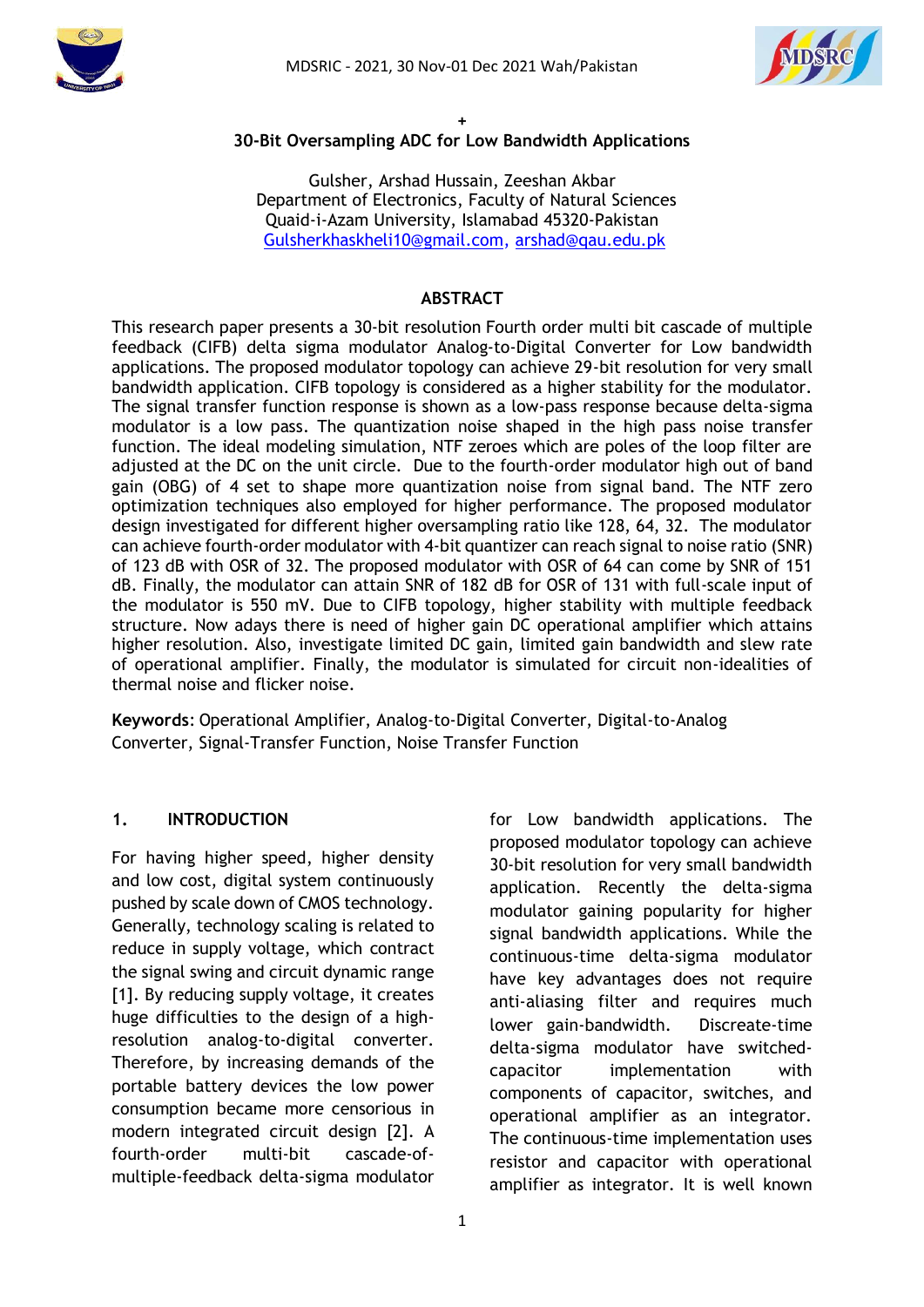

breakdown shows that loop filter consumes more than 46% of the powers with total modulator power of 69. 7mW. While the 4-bit quantizer implemented as 4-bit flash ADC with each cell uses preamplifier due to smaller signal swing in front of quantizer. The digital to analog converter is implemented using current steering unit element. Finally, the modulator can achieve signal to noise plus distortion ratio (SNDR) of 76dB and DR of 84 dB for signal bandwidth of 100 MHz for 40 nano-meter CMOS Technology [8]. A modulator with third order loop filter with preliminary sampling and quantization scheme in backend sub-ranging multi-bit quantizer can achieve SNDR of 72 dB for signal bandwidth of 100 MHz. The cascade of integrator with multiple feedforward topology used to take advantage of single DAC. While segmented non-return to zero digital to analog used for feedback. By excessing loop delay compensation implemented around the second integrator. The modulator total power consumption is 16.3mW, while the loop filter integrators consume 9.4mW, DAC consumes 3.5mW, quantizer 1.4mW and CLK and digital consumes 2mW respectively in 28 nm CMOS Technology sampling at 2GS/s. SNDR of 72.6 dB, SNR 73.2 dB and dynamic range of 76.3 dB respectively achieve by modulator for signal bandwidth of 100 MHz in 28nm CMOS Technology [9]. Another high bandwidth CT delta-sigma modulator with signal bandwidth of 125MHz proposed based on VCO based integrators. The modulator uses VCO based quantizer and segmented phase-domain ELD compensation. The loop filter is active RC integrator based, while modulator topology is cascaded of integrator with

that Nyquist pipeline ADC require accurate inter-stage gain, that determine high-gain wideband residue amplifier and calibration technology, leads to complexity and power efficiency employing noise shaping and oversampling. However, the requirement of oversampling ratios, that is typically small [3-6]. The delta-sigma modulator more than 50 MHz getting popularity due to increased demands in portable system. The discrete-time implementation quite popular due to high accuracy but smaller bandwidth. The demand for higher bandwidth rising with increased resolution. The challenges due to smaller OSRs due to the reason of process limited clock rate. To reach sufficient higher dynamic range, higher order noise shaping needs to be implemented by increasing the noise transfer function order, that is conventionally performed by loop filter cascade and generally equal or greater than three or more required. At the same time increased order of the loop filter causes stability issues [7]. A wideband continuous-time third order with 4-bit quantizer delta-sigma modulator designed for signal band of 100MHz can achieve dynamic range of 80-dB in 40 nm CMOS Technology at supply voltage of 1.2 V with power consumption of 69.7 mW. The modulator uses three-stage feedforward amplifier with miller compensation. The first integrator has unity gain bandwidth of 3.6 GHz and phase margin of 57 degree including all loading effect with power consumption of 10.5mW from power supply of 1.2V. The second and third integrator adopts the similar structure of the amplifier with scaled bias currents, that results in achieving unity gain bandwidth of 4.7 GHz and 3.3 GHz respectively. The phase margin for second and third integrator is 58 degree and 57 degrees and consuming power of 4.3mW and 17.3mW respectively. The power

multiple feedforward. The first integrator operational amplifier unity gain frequency is four times to sampling frequency. The second integrator operational amplifier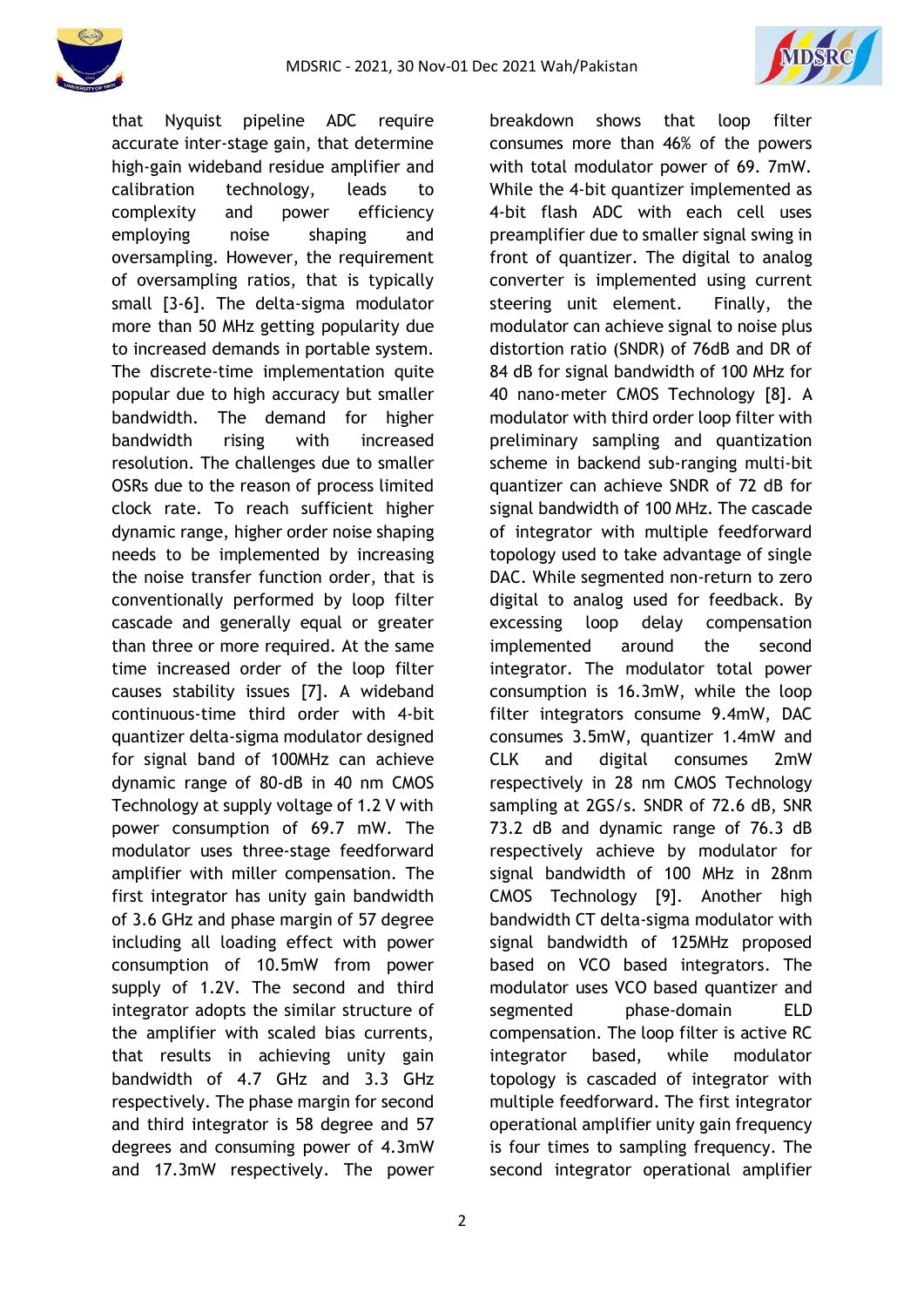



sampling frequency is four times to unity gain frequency. Sampling frequency is three times to modulator. Therefore, sampling frequency becomes three times to the unity gain third RC integrator operational amplifier. Finally, the third order modulator with VCO based quantizer can achieve SNDR of 71.9 dB and dynamic range of 74.8dB for signal band of 125MHz with power consumption of 54mW sampling frequency of 2.15GHz with OSR of 8.6 in 16nm CMOS Technology [10]. A CT Multi-stage Noise Shaping modulator designed for signal band of 465MHz in 28 nm CMOS Technology. A 1 to 2 MASH topology is adopted to attain irritating noise shaping with higher stability at much lower OSR of 8.6. The first stage is a first order modulator to reduce the power amplifier for given thermal noise requirement. First stage depends on an active RC integrator, quantizer While second stage consists of an active RC resonator, flash ADC with 17 level capacitive and current steering DAC which is used to provide fast direct feedback. In this work, second stage uses feedback topology to adjust signal transfer function peaking. On the other side the input fullscale of second stage is scaled down to provide an interstage gain of six to reduce the overall QN which prevents the left out of the first stage from saturating second stage [11].

This paper proposed a 30-bit resolution Fourth-order multi-bit cascade-ofmultiple-feedback (CIFB) delta-sigma modulator Analog to Digital Converter for Low bandwidth applications. The proposed modulator topology can achieve 29-bit resolution for very small bandwidth application. Consider the higher stability, CIFB topology is considered for the modulator. The low-pass response of the signal transfer function (STF) because the delta-sigma modulator is a low pass. The High pass response shapes quantization noise in the noise transfer function (NTF). Due to ideal modeling simulation, NTF zeroes which are poles of the loop filter are adjusted at the DC on the unit circle. Due to the fourth-order modulator high out of band gain of 4 set to shape more quantization noise from signal band. The NTF zero optimization techniques also performance. The proposed modulator design investigated for different higher oversampling ratio like 128, 64, 32. The modulator can achieve fourth-order modulator with 4-bit quantizer can achieve signal to noise ratio of 123 dB with OSR of 32. The proposed modulator with OSR of 64 can achieve SNR of 151 dB. Finally, the modulator can achieve signal to noise ratio of 182 dB for OSR of 131 with full-scale input of the modulator is 550 mV. Due to CIFB topology, higher stability with multiple feedback structure. There is a demand for higher DC gain operational amplifier to achieve higher resolution. It is investigated that the operational amplifier has limited gain in DC, limited slew rate and gain bandwidth. Finally, the modulator is simulated for circuit nonidealities of thermal noise and flicker noise.

After the introduction, the second section discuss the design of the modulator design with CIFB topology, while the third section describes the modeling and simulation of the modulator and explain with reference to the non-idealities for the fourth-order multi-bit quantizer for discrete-time implementation. Finally, the section four concludes the paper.

## **2. MODULATOR DESIGN**

A fourth-order multi-bit modulator modeled using Delta-Sigma Toolbox [12]. The CIFB investigated with higher out-ofband-gain (OBG). Also, to boost the performance of the modulator, the NTF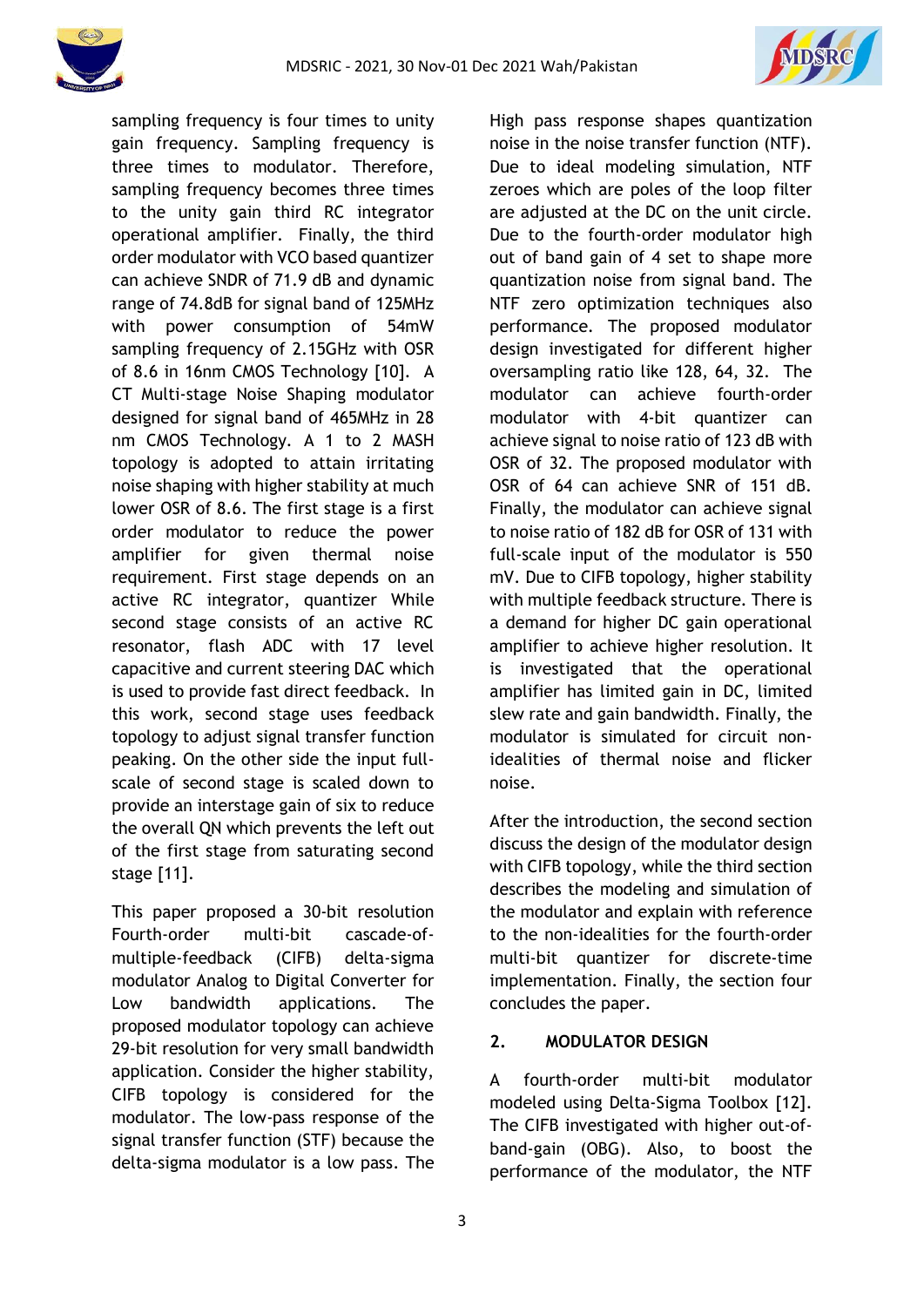

zero optimization techniques is employed. The CIFB topology can achieve SNR of 182 dB with oversampling ration (OSR) of 131. The CIFB topology allows higher stability with multiple to feedback. The NTF zero optimization causes more in-band quantization noise shaped to out-of-band. Without NTF zero optimization technique the modulator topologies can achieve SNR of 175 dB with OSR of 131 and OBG of 4. The CIFB modulator coefficient obtained from the toolbox shown in Table-I. This coefficient represents the ratio of



**Figure 1: STF and NTF plot (CIFB)**



**Figure 2: Integrator output states**

capacitors at the switched-capacitor implementation, for the discrete-time implementation of the modulator. The noise transfer function (NTF) and signaltransfer function (STF) of the modulator are shown in Figure 1. The STF shows no peaking with smooth response as low pass filter response. While the NTF of the

## **Table I : CIFB Cofficients**

| <b>Parameters</b> | Values   |
|-------------------|----------|
| a <sub>1</sub>    | 0.292    |
| a <sub>2</sub>    | 1.421    |
| a <sub>3</sub>    | 2.744    |
| a <sub>4</sub>    | 2.553    |
| b1                | 0.292    |
| $g_1$             | 0.0      |
| g2                | 0.000411 |

modulator shown in Figure 1 is a high pass response. While the Figure. 2 shows the output stages of each integrator, due to CIFB topology the swing inside the loop filter is large and it demands operational amplifier with high open loop DC gain. All operational amplifiers inside the loop filter are ideal have infinite gain to suppress the quantization noise in the signal band of the modulator. The fourthorder noise shaping modulator OBG gain also play an important role, which demands much higher value for 30-bit resolution. The Figure. 3 shows the STF is unity at the low frequencies while the NTF shows a high pass response at OBG value set to 4. The Figure. 4 shows the output power spectral density for CIFB topology of the modulator can achieve SNR of 181 dB with an OSR of 131. The Figure 4 shows the OBG value set to 4 for the case of NTF, while the STF have unity gain values according to the simulation environment.

### **3. NON-IDEALITIES SIMULATION**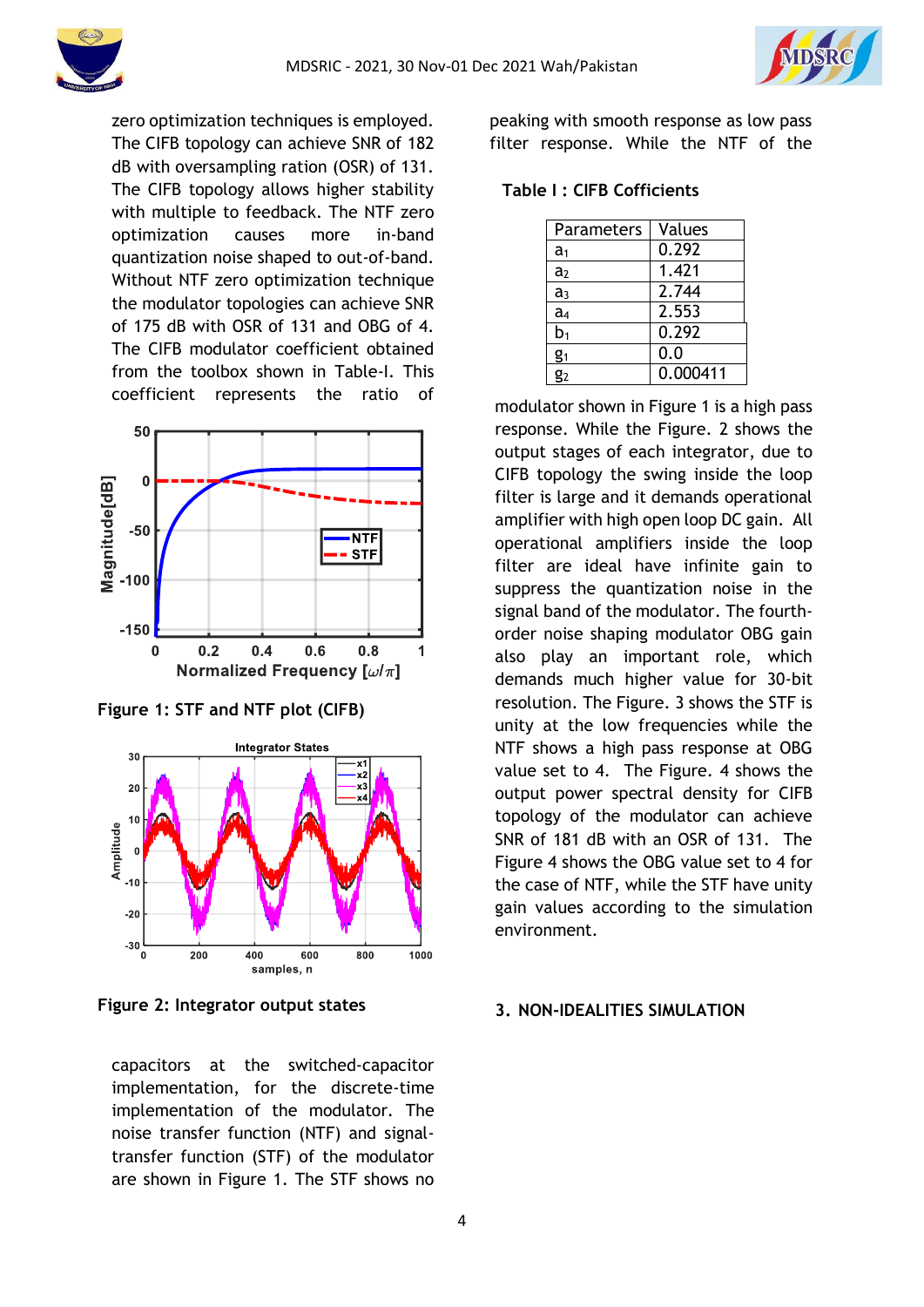



The ideal circuit modeling causes all integrator with very high DC gain while all the feedback path with fixed. To include the circuit non-idealities inside the loop filter as well as low resolution quantizer several non-ideal factors included, and



**Figure 3: STF and NTF plot (CIFB)**



**Figure 4: Output PSD plot (CIFB)**



complete circuit simulated to verify the **Figure 5: Multi-bit Output of the quantizer**

functionality of the circuit using environment SD Toolbox [14]. Which simulates the circuit non-idealities are used? This section will discuss about the circuit non-idealities like thermal noise or kT/C, flicker noise, finite operational amplifier gain, finite slew-rate. The modulator can achieve fourth-order modulator with 4-bit quantizer can achieve signal-to-noise ratio (SNR) of 123 dB with OSR of 32. The proposed modulator with OSR of 64 can achieve SNR of 151 dB. Finally, the modulator can attain signal to noise ratio of 182 dB for oversampling ratio 131 with full-scale input of the modulator is 550 mV.

## **4. CONCLUSION**

A high OSR fourth-order modulator designed for 30-bit resolution. The performance of the operational amplifier investigated for limited DC gain and other circuit non-idealities like thermal noise and flicker noise. The proposed modulator design investigated for different higher oversampling ratio like 128, 64, 32. The modulator can achieve fourth-order modulator with 4-bit quantizer can achieve signal-to-noise ratio (SNR) of 123 dB with OSR of 32. The proposed modulator with OSR of 64 can achieve SNR of 151 dB. Finally, the modulator can obtain SNR of 182 dB for OSR of 131 with full-scale input of the modulator is 550 mV. Due to CIFB topology, higher stability with multiple feedback structure. There is a demand for higher DC gain operational amplifier to achieve higher resolution. It is observed that the Operational amplifier has limited gain in DC, limited slew rate and the gain bandwidth. Finally, the modulator is simulated for circuit non-idealities of thermal noise and flicker noise.

### **5. ACKNOWLEDGMENT**